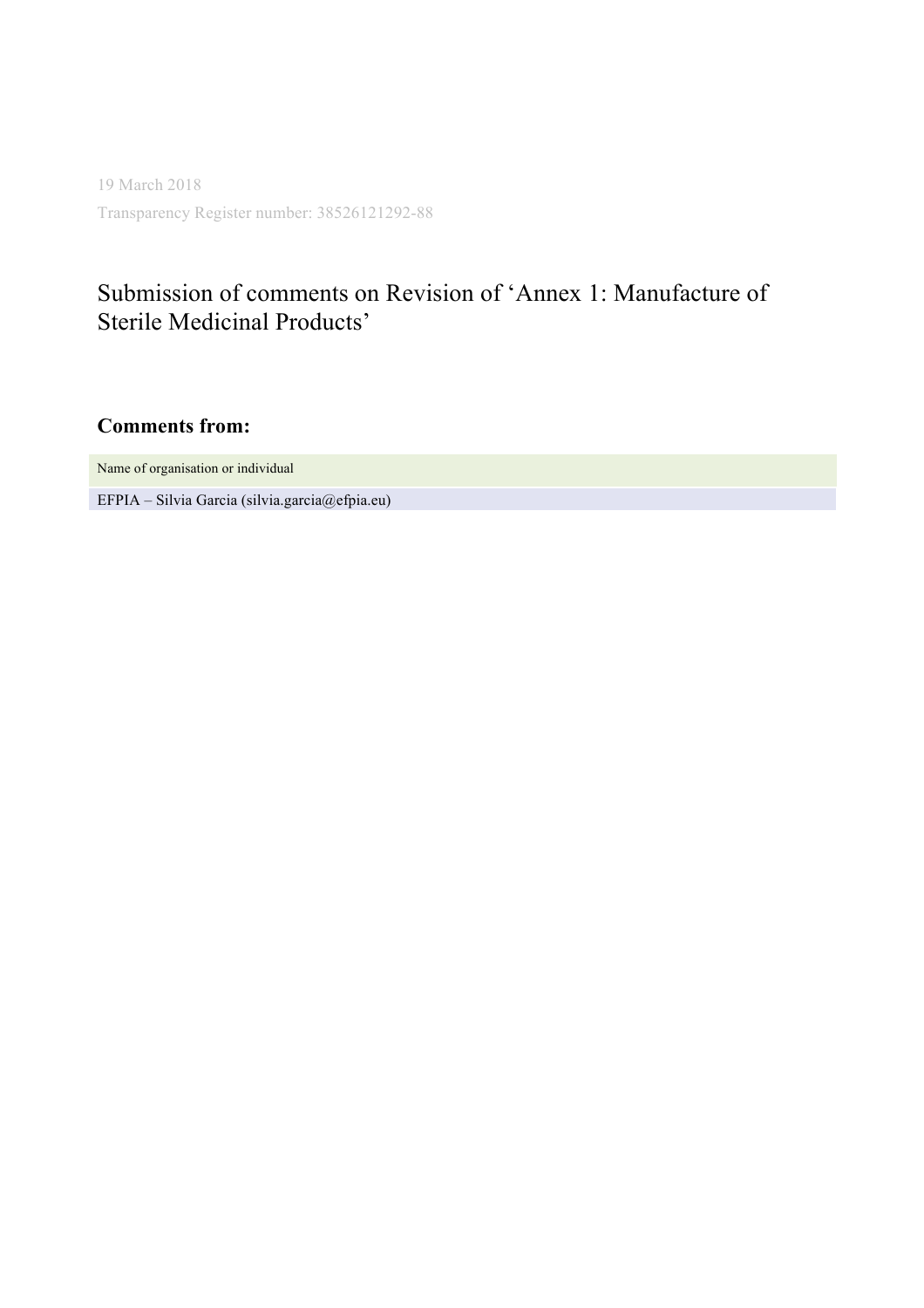# **1. General comments**

EFPIA welcomes the Revision of Annex 1 (Manufacturing of Sterile Medicinal Products) and would like to bring the following high level key comments to the attention of the EU regulators and inspectors.

## **General Points**

### **Overall Impact**

The introduction of several new requirements will have an impact on sterile manufacturing operations whereas the 2015 Concept Paper (EMA/INS/GMP/735037/2014 – section 6), indicated that "No adverse impact on industry with respect to either resources or costs is foreseen, although clarification of the use of new systems may lead to the requirement for some facilities, equipment and processes to be modified over a period of time." These new requirements include for example the introduction of:

- Requalification of grades A & B areas every 6 months
- HEPA/ULPA filters in all classified areas, including Grade D
- Contamination Control Strategy
- A qualification list for material airlocks leading to grade A and B.

### **Scope**

Reference to application of "some principles and guidance" to non-sterile product manufacturing should be avoided, i.e. Annex 1 should be restricted to manufacturing of sterile product in order to avoid any confusion with applicable regulatory requirements for non-sterile medicinal products (including Biotech-API upstream process) and misinterpretation during inspection of facilities. For instance, if a company only manufactures non-sterile medicinal products, they will not refer to a sterile manufacturing annex.

### **Regulatory Co-Sponsorship**

The co-sponsorship of the annex with PIC/S and WHO is welcomed, as will help the industry and inspectors worldwide to move closer to global harmonisation standards and expectations with respect to sterile manufacturing.

### **Implementation Transition**

The implementation time will be critically dependent on the final wording of the Annex 1. In any case, significant time will be required for manufacturers and inspectors to become aligned with interpretations of the text, and for manufacturers to update their Quality systems and processes accordingly. The necessary capital investment should not be underestimated either. Industry and Inspectors may benefit from an implementation training or workshop to help align any interpretation.

As the implementation of new requirements would require substantial changes of process and practices, the European Commission should foresee a minimum 24 month transition period during which the manufacturer could perform gap assessments and define action plans to meet the revised regulations.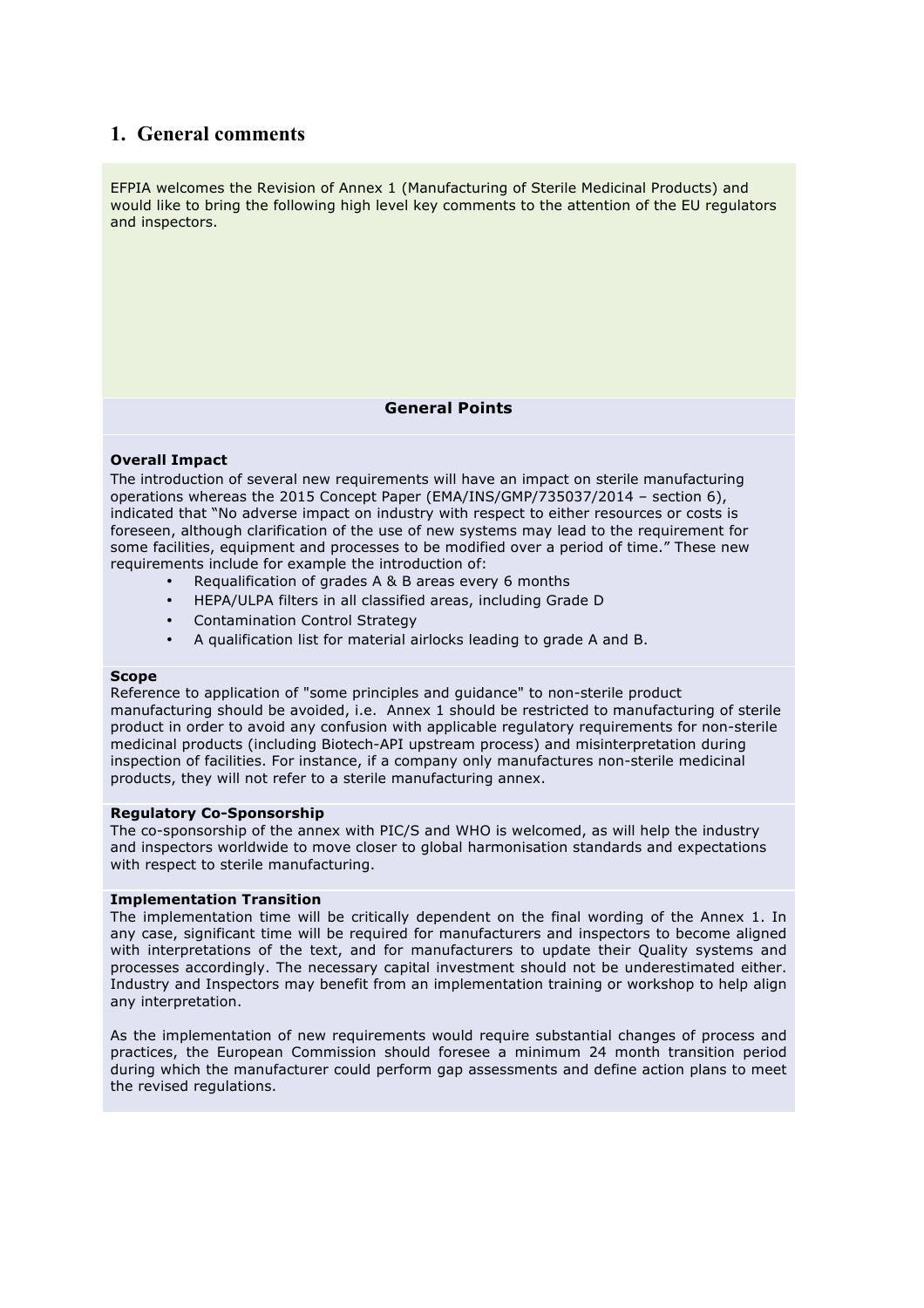# **Specific comments on text**

## **Technical Points**

### **Technical Parameters**

We welcome the additional detailed wording that supports certain specific technical parameters to be used which significantly reduces interpretation (e.g. section 5.3:Grade A zone airspeed measurement). However there are still some specific parameters (e.g. requalification of grades A & B areas every 6 months) which are more restrictive than before and not aligned with ISO-14644. Thus we propose that those parameters be reviewed.

### **Quality Risk Management (QRM)**

We welcome the inclusion of QRM principle in the document, and suggest that prescriptive requirements be reviewed and reduced, so that the use of QRM principles in that context is facilitated. Also certain prescriptive requirements are not complete or even inaccurate. (e.g. environmental monitoring).

Some areas where QRM would prove most useful to the user have been mandated and do not appear to permit the use of QRM such as;

• Section 5.29 –"*Clean rooms should be requalified periodically and after changes to equipment, facility or processes based on the principles of QRM. For grade A and B zones, the maximum time interval for requalification is 6 months".* 

This is more restrictive than before and not aligned with ISO-14644 without an opportunity to apply QRM principles to go beyond 6 months

• Section 8.106 - "*The lyophiliser should be sterilized before each load"*.

In our opinion the frequency for sterilization of lyophilised units should be risk based depending upon the equipment and process (e.g. Frequency of sterilisation of could be based on QRM when using a fully closed isolator and automated loading).

• Section 8.84 *- "The integrity of the sterilized filter assembly should be verified by testing before use, in case of damage and loss of integrity caused by processing, and should be verified by on line testing immediately after use by an appropriate method such as a bubble point, diffusive flow, water intrusion or pressure hold test. It is recognised that for small batch sizes, this may not be possible; in these cases an alternative approach may be taken as long as a formal risk assessment has been performed and compliance is achieved".* 

The use of pre-filtration integrity testing may in some specific cases actually increase the risk of non-sterile product due to the technology and manipulations required whatever the batch size.

Another example: we acknowledge that the validation requirements are aimed for any commercial products being manufactured, and that only some aspects of validation are applicable at each phase of development. Thus, the validation section of the Annex should specify that Investigational Medicinal Products manufacturers should apply QRM principles to clearly define validation expectations for each phase of clinical development.

### **Design and Technology**

It appears that there is a propensity within the document towards an overall emphasis on quality control and testing rather than design, validation and sterility assurance programs. This will add operational complexity, reduction of production capacity, with the potential for